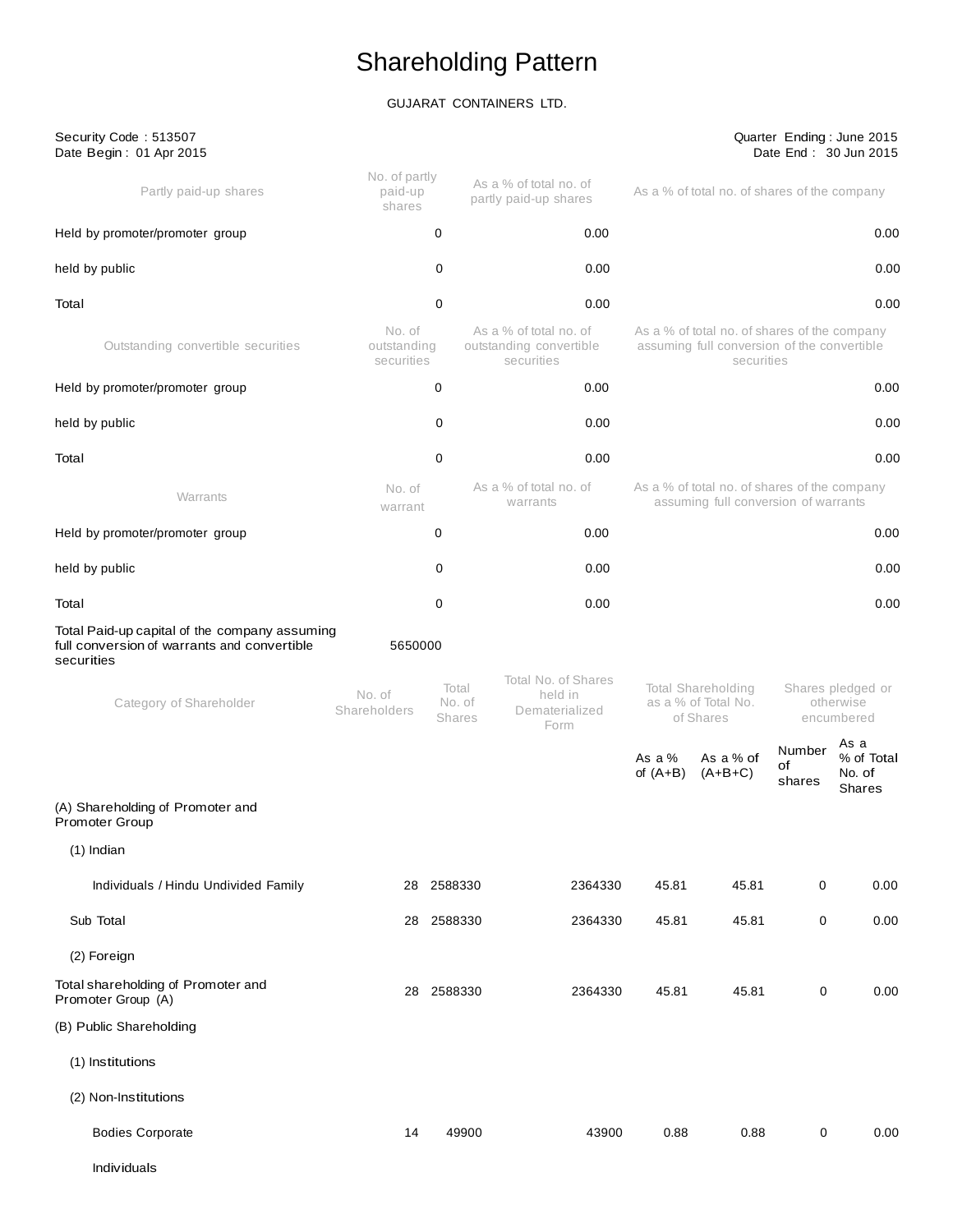| Individual shareholders holding<br>nominal share capital up to Rs. 1 lakh                  | 10211       | 2269270 | 43600       | 40.16  | 40.16  | 0 | 0.00 |
|--------------------------------------------------------------------------------------------|-------------|---------|-------------|--------|--------|---|------|
| Individual shareholders holding<br>nominal share capital in excess of Rs. 1 lakh           | 3           | 705300  | 0           | 12.48  | 12.48  | 0 | 0.00 |
| Any Others (Specify)                                                                       | 121         | 37200   | 3100        | 0.66   | 0.66   | 0 | 0.00 |
| Non Resident Indians                                                                       | 117         | 36100   | 2000        | 0.64   | 0.64   | 0 | 0.00 |
| <b>Hindu Undivided Families</b>                                                            | 4           | 1100    | 1100        | 0.02   | 0.02   | 0 | 0.00 |
| Sub Total                                                                                  | 10349       | 3061670 | 90600       | 54.19  | 54.19  | 0 | 0.00 |
| Total Public shareholding (B)                                                              | 10349       | 3061670 | 90600       | 54.19  | 54.19  | 0 | 0.00 |
| Total $(A)+(B)$                                                                            | 10377       | 5650000 | 2454930     | 100.00 | 100.00 | 0 | 0.00 |
| (C) Shares held by Custodians and against<br>which Depository Receipts have been<br>issued | 0           | 0       | $\mathbf 0$ | 0.00   | 0.00   | 0 | 0.00 |
| (1)                                                                                        | $\mathbf 0$ | 0       | $\mathbf 0$ | 0.00   | 0.00   | 0 | 0.00 |
| (2)                                                                                        | 0           | 0       | 0           | 0.00   | 0.00   | 0 | 0.00 |
| Sub Total                                                                                  | 0           | 0       | 0           | 0.00   | 0.00   | 0 | 0.00 |
| Total $(A)+(B)+(C)$                                                                        | 10377       | 5650000 | 2454930     | 0.00   | 100.00 | 0 | 0.00 |

Notes:

1. For determining public shareholding for the purpose of Clause 40A

2. For definitions of Promoter and Promoter Group, refer to Clause 40A.

3. Public shareholding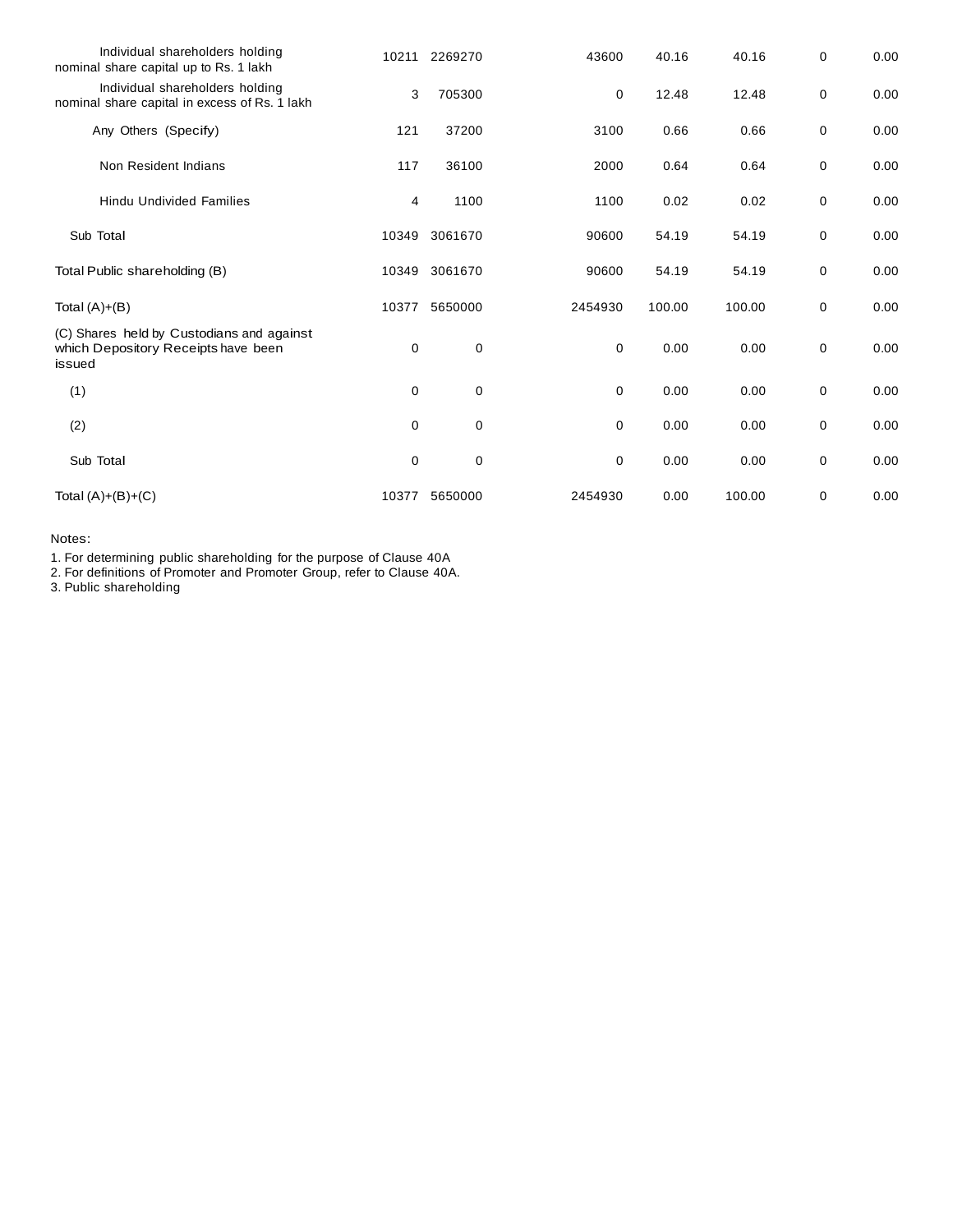### Scrip Code : 513507 Quarter ending : June 2015

### Shareholding of securities (including shares, warrants, convertible securities) of persons belonging to the category Promoter and Promoter Group

|                |                                 | Details of Shares<br>held |                                                             |             | Encumbered shares (*) |                                                                                                | Details of warrants              |                                                                        |                                                | Details of convertible<br>securities                                                 | Total shares (including<br>underlying shares<br>assuming full conversion<br>of warrants and<br>convertible securities) as<br>a % of diluted share<br>capital |
|----------------|---------------------------------|---------------------------|-------------------------------------------------------------|-------------|-----------------------|------------------------------------------------------------------------------------------------|----------------------------------|------------------------------------------------------------------------|------------------------------------------------|--------------------------------------------------------------------------------------|--------------------------------------------------------------------------------------------------------------------------------------------------------------|
| SI.No.         | Name of the<br>Shareholder      | No. of<br>Shares<br>held  | As a %<br>of<br>grand<br>total<br>$(A) +$<br>$(B) +$<br>(C) | No          | As a<br>percentage    | As a<br>$%$ of<br>grand<br>total<br>$(A) +$<br>$(B) +$<br>$(C)$ of<br>sub-<br>clause<br>(I)(a) | Number<br>of<br>warrants<br>held | As a %<br>total<br>number<br>of<br>warrants<br>of the<br>same<br>class | Number of<br>convertible<br>securities<br>held | As a %<br>total<br>number of<br>convertible<br>securities<br>of the<br>same<br>class |                                                                                                                                                              |
| $\mathbf{1}$   | Kiran Shah                      | 10,38,130                 | 18.37                                                       | $\pmb{0}$   | 0.00                  | 0.00                                                                                           | 0                                | 0.00                                                                   | $\mathbf 0$                                    | 0.00                                                                                 | 0.00                                                                                                                                                         |
| $\overline{2}$ | Neil Kiran<br>Shah              | 5,25,700                  | 9.30                                                        | 0           | 0.00                  | 0.00                                                                                           | $\pmb{0}$                        | 0.00                                                                   | $\mathbf 0$                                    | 0.00                                                                                 | 0.00                                                                                                                                                         |
| 3              | Neha Vivek<br>Vora              | 5,16,500                  | 9.14                                                        | 0           | 0.00                  | 0.00                                                                                           | 0                                | 0.00                                                                   | $\mathbf 0$                                    | 0.00                                                                                 | 0.00                                                                                                                                                         |
| 4              | Geeta Kiran<br>Shah             | 2,84,000                  | 5.03                                                        | 0           | 0.00                  | 0.00                                                                                           | 0                                | 0.00                                                                   | 0                                              | 0.00                                                                                 | 0.00                                                                                                                                                         |
| 5              | Geeta K Shah                    | 1,47,100                  | 2.60                                                        | $\pmb{0}$   | 0.00                  | 0.00                                                                                           | 0                                | 0.00                                                                   | $\mathbf 0$                                    | 0.00                                                                                 | 0.00                                                                                                                                                         |
| 6              | Pravin H Shah                   | 43,300                    | 0.77                                                        | 0           | 0.00                  | 0.00                                                                                           | 0                                | 0.00                                                                   | 0                                              | 0.00                                                                                 | 0.00                                                                                                                                                         |
| $\overline{7}$ | Kiran Shah                      | 14,100                    | 0.25                                                        | 0           | 0.00                  | 0.00                                                                                           | $\mathbf 0$                      | 0.00                                                                   | $\mathbf 0$                                    | 0.00                                                                                 | 0.00                                                                                                                                                         |
| 8              | Pravin Hiralal<br>Shah          | 5,000                     | 0.09                                                        | 0           | 0.00                  | 0.00                                                                                           | 0                                | 0.00                                                                   | $\mathbf 0$                                    | 0.00                                                                                 | 0.00                                                                                                                                                         |
| 9              | Pradip M Shah                   | 4,500                     | 0.08                                                        | 0           | 0.00                  | 0.00                                                                                           | 0                                | 0.00                                                                   | 0                                              | 0.00                                                                                 | 0.00                                                                                                                                                         |
| 10             | Neha Vora                       | 2,900                     | 0.05                                                        | 0           | 0.00                  | 0.00                                                                                           | 0                                | 0.00                                                                   | $\mathbf 0$                                    | 0.00                                                                                 | 0.00                                                                                                                                                         |
| 11             | Geeta K Shah                    | 1,100                     | 0.02                                                        | 0           | 0.00                  | 0.00                                                                                           | 0                                | 0.00                                                                   | $\mathbf 0$                                    | 0.00                                                                                 | 0.00                                                                                                                                                         |
| 12             | Kiran Shah                      | 1,100                     | 0.02                                                        | 0           | 0.00                  | 0.00                                                                                           | 0                                | 0.00                                                                   | 0                                              | 0.00                                                                                 | 0.00                                                                                                                                                         |
| 13             | Pravin Shah                     | 1,100                     | 0.02                                                        | 0           | 0.00                  | 0.00                                                                                           | $\pmb{0}$                        | 0.00                                                                   | 0                                              | 0.00                                                                                 | 0.00                                                                                                                                                         |
| 14             | Minaxiben<br>Shah               | 900                       | 0.02                                                        | 0           | 0.00                  | 0.00                                                                                           | 0                                | 0.00                                                                   | $\mathbf 0$                                    | 0.00                                                                                 | 0.00                                                                                                                                                         |
| 15             | Arvindbhai<br>Shah              | 800                       | 0.01                                                        | $\mathbf 0$ | 0.00                  | 0.00                                                                                           | 0                                | 0.00                                                                   | 0                                              | 0.00                                                                                 | 0.00                                                                                                                                                         |
| 16             | Pradipbhai<br>Shah <sup>1</sup> | 500                       | 0.01                                                        | 0           | 0.00                  | 0.00                                                                                           | $\mathbf 0$                      | 0.00                                                                   | $\mathbf 0$                                    | 0.00                                                                                 | 0.00                                                                                                                                                         |
| $17$           | Pravin Hiral<br>Shah            | 500                       | 0.01                                                        | 0           | 0.00                  | 0.00                                                                                           | 0                                | 0.00                                                                   | $\mathbf 0$                                    | 0.00                                                                                 | 0.00                                                                                                                                                         |
| 18             | Geetaben<br>Shah                | 100                       | 0.00                                                        | 0           | 0.00                  | 0.00                                                                                           | 0                                | 0.00                                                                   | $\pmb{0}$                                      | 0.00                                                                                 | 0.00                                                                                                                                                         |
| 19             | Pradipkumar<br>Shah             | 100                       | 0.00                                                        | $\pmb{0}$   | 0.00                  | 0.00                                                                                           | 0                                | 0.00                                                                   | $\pmb{0}$                                      | 0.00                                                                                 | 0.00                                                                                                                                                         |
| 20             | Shah Geeta<br>Devi Kiran        | 100                       | 0.00                                                        | 0           | 0.00                  | 0.00                                                                                           | 0                                | 0.00                                                                   | $\mathbf 0$                                    | 0.00                                                                                 | 0.00                                                                                                                                                         |
| 21             | Shah Kiranray<br>Α              | 100                       | 0.00                                                        | 0           | 0.00                  | 0.00                                                                                           | 0                                | 0.00                                                                   | 0                                              | 0.00                                                                                 | 0.00                                                                                                                                                         |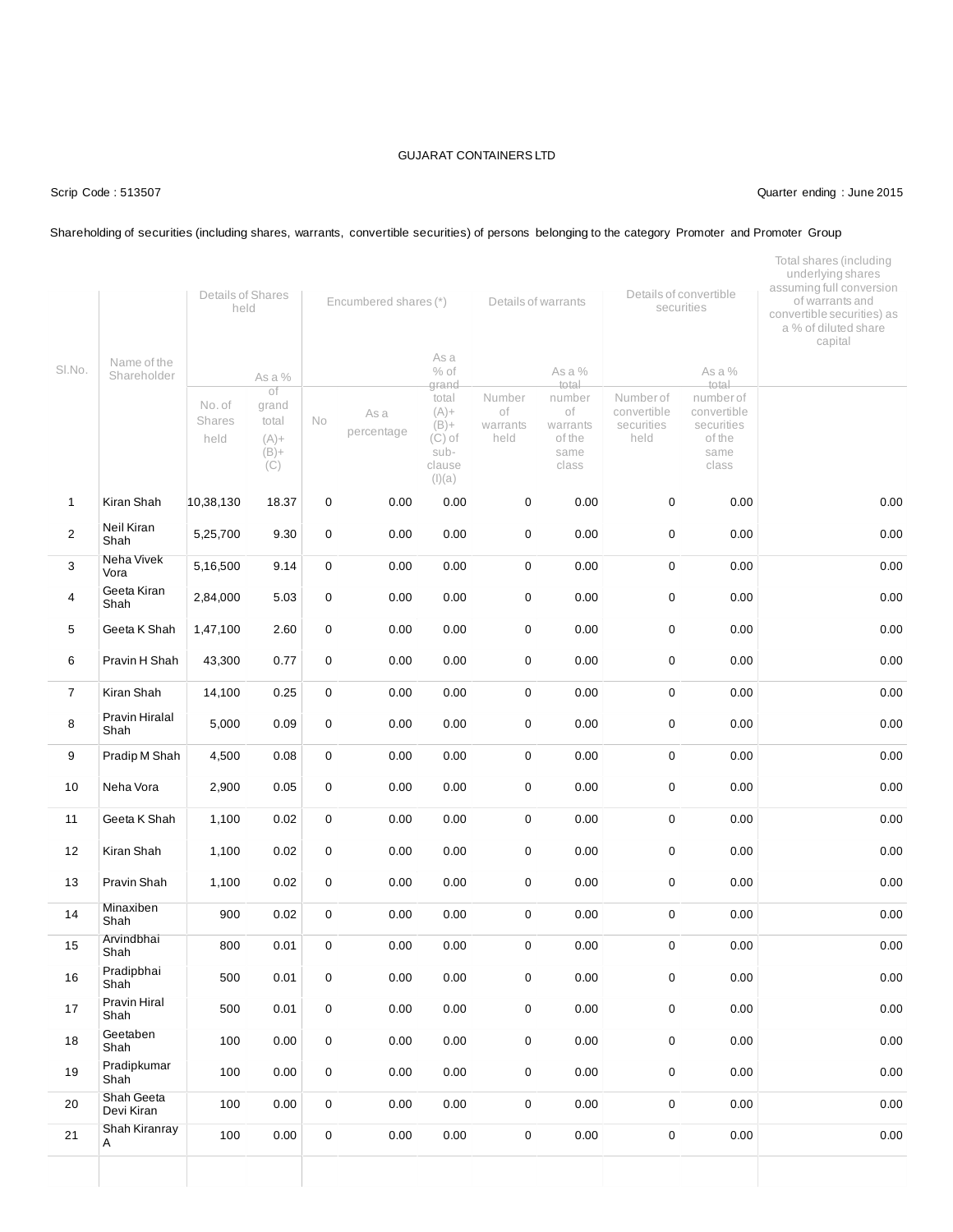| 22 | Kiraniay A<br>Shah    | 100       | 0.00  | $\mathbf 0$ | 0.00 | 0.00 | 0 | 0.00 | 0 | 0.00 | 0.00 |
|----|-----------------------|-----------|-------|-------------|------|------|---|------|---|------|------|
| 23 | Pradiobhai<br>Shah    | 100       | 0.00  | 0           | 0.00 | 0.00 | 0 | 0.00 | 0 | 0.00 | 0.00 |
| 24 | Pradioray<br>Shah     | 100       | 0.00  | $\mathbf 0$ | 0.00 | 0.00 | 0 | 0.00 | 0 | 0.00 | 0.00 |
| 25 | Pradio Shah           | 100       | 0.00  | 0           | 0.00 | 0.00 | 0 | 0.00 | 0 | 0.00 | 0.00 |
| 26 | Pradiochandra<br>Shah | 100       | 0.00  | 0           | 0.00 | 0.00 | 0 | 0.00 | 0 | 0.00 | 0.00 |
| 27 | Pradio Shah           | 100       | 0.00  | $\mathbf 0$ | 0.00 | 0.00 | 0 | 0.00 | 0 | 0.00 | 0.00 |
| 28 | Geetaben<br>Shah      | 100       | 0.00  | 0           | 0.00 | 0.00 | 0 | 0.00 | 0 | 0.00 | 0.00 |
|    | Total                 | 25,88,330 | 45.81 | 0           | 0.00 | 0.00 | 0 | 0.00 | 0 | 0.00 | 0.00 |

(\*) The term encumbrance has the same meaning as assigned to it in regulation 28(3) of the SAST Regulations, 2011.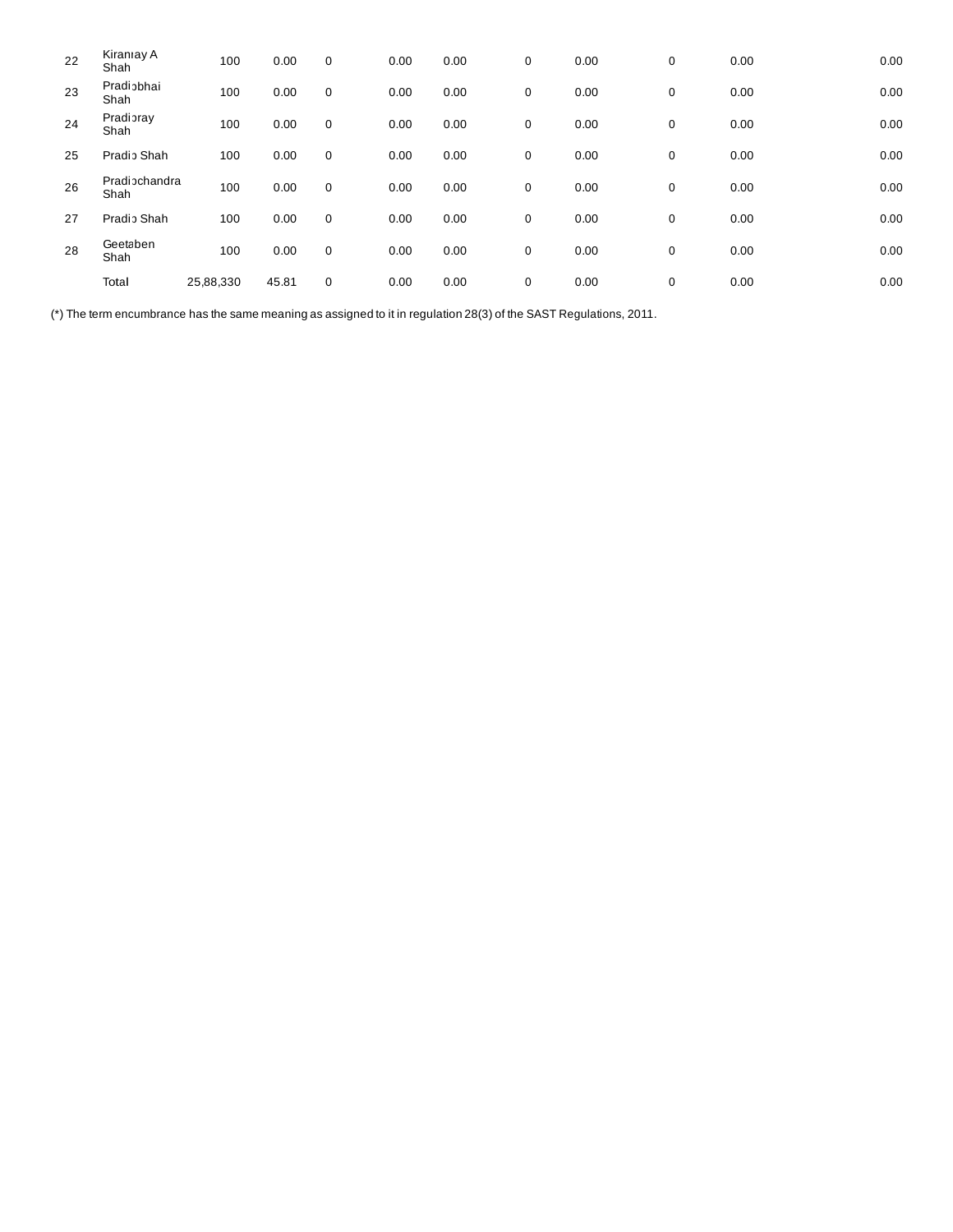# Scrip Code : 513507 Quarter ending : June 2015

Shareholding of securities (including shares, warrants, convertible securities) of persons belonging to the category Public and holding more than 1% of the total number of shares

|     |                           |                | <b>Shares</b>                    |                                  | Details of warrants                           |                                                | Details of convertible<br>securities                           | Total shares (including underlying                                         |
|-----|---------------------------|----------------|----------------------------------|----------------------------------|-----------------------------------------------|------------------------------------------------|----------------------------------------------------------------|----------------------------------------------------------------------------|
| No. | Shareholder               | Shares<br>held | Total<br>No. of<br><b>Shares</b> | Number<br>of<br>warrants<br>held | number of<br>warrants of<br>the same<br>class | Number of<br>convertible<br>securities<br>held | number of<br>convertible<br>securities of<br>the same<br>class | warrants and convertible<br>securities) as a % of diluted share<br>capital |
| 1   | Gajanand K<br>Malpani     | 480000         | 8.50                             | 0                                | 0.00                                          | 0                                              | 0.00                                                           | 8.50                                                                       |
| 2   | Laxminarayan<br>G Malpani | 170000         | 3.01                             | 0                                | 0.00                                          | 0                                              | 0.00                                                           | 3.01                                                                       |
|     | Total                     | 650000         | 11.50                            | 0                                | 0.00                                          | 0                                              | 0.00                                                           | 11.50                                                                      |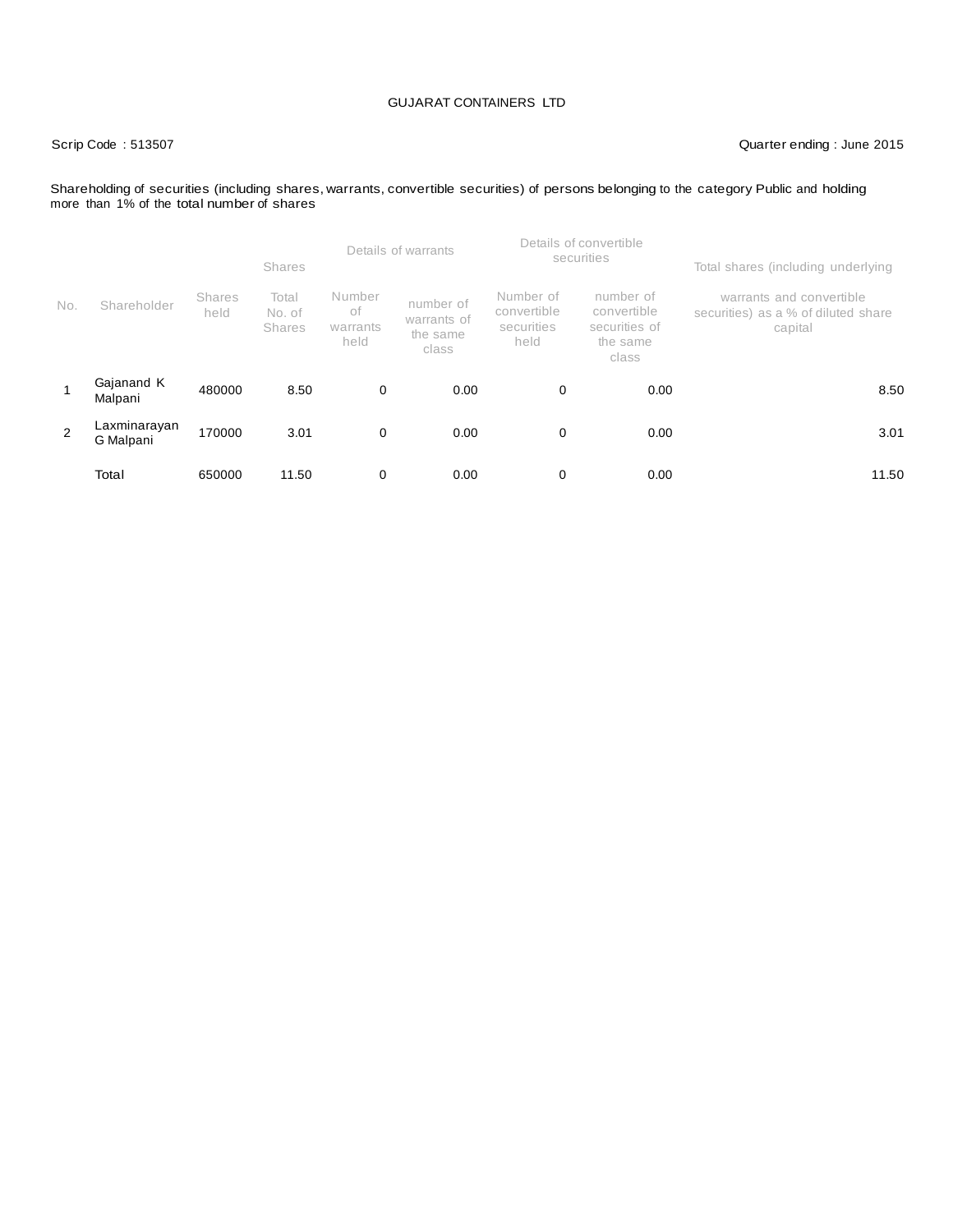## Scrip Code : 513507 Quarter ending : June 2015

# Shareholding of securities (including shares, warrants, convertible securities) of persons (together with PAC) belonging to the category "Public" and holding more than 5% of the total number of shares of the company

|            |                                                                                             |                  | Details of warrants                                          |                          |                                                                       |                                                | Details of convertible<br>securities                                            |                                                                                                                                                        |
|------------|---------------------------------------------------------------------------------------------|------------------|--------------------------------------------------------------|--------------------------|-----------------------------------------------------------------------|------------------------------------------------|---------------------------------------------------------------------------------|--------------------------------------------------------------------------------------------------------------------------------------------------------|
| SI.<br>No. | Name(s) of the<br>shareholder(s) and<br>the Persons Acting in<br>Concert (PAC) with<br>them | No. of<br>Shares | <b>Shares</b><br>as %<br>of Total<br>No. of<br><b>Shares</b> | Number<br>of<br>warrants | As a $%$<br>total<br>number of<br>warrants<br>of the<br>same<br>class | Number of<br>convertible<br>securities<br>held | % w.r.t total<br>number of<br>convertible<br>securities of<br>the same<br>class | Total shares (including<br>underlying shares assuming<br>full conversion of warrants and<br>convertible securities) as a %<br>of diluted share capital |
|            | Data Awaited                                                                                | 0                | 0.00                                                         | 0                        | 0.00                                                                  | 0                                              | 0.00                                                                            | 0.00                                                                                                                                                   |
|            | Total                                                                                       | 0                | 0.00                                                         | 0                        | 0.00                                                                  | 0                                              | 0.00                                                                            | 8.50                                                                                                                                                   |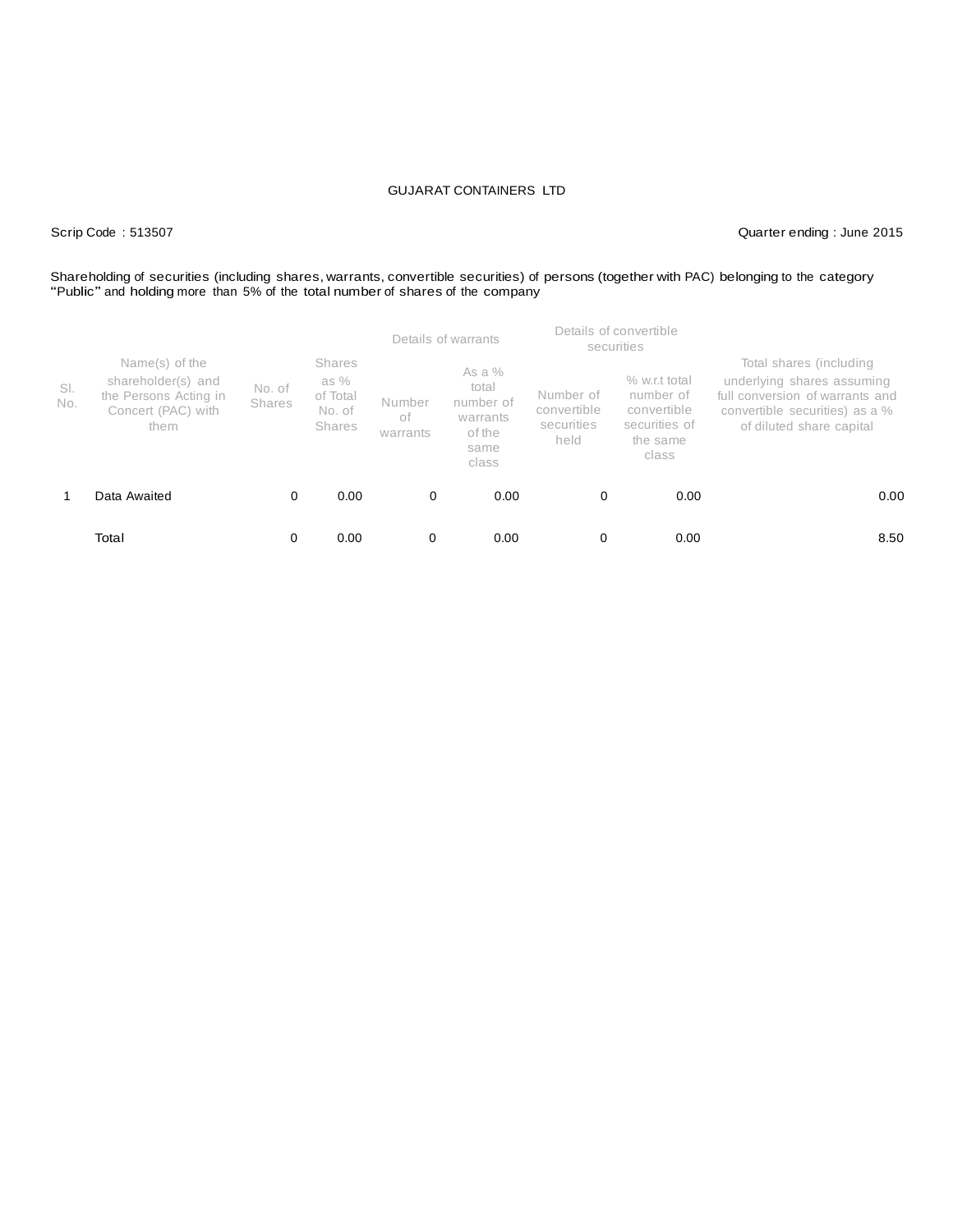# Scrip Code : 513507 Quarter ending : June 2015

### Details of Locked-in Shares

| SI. No. | Name of the Shareholder | No. of Shares | Locked-in Shares as % of<br>Total No. of Shares |
|---------|-------------------------|---------------|-------------------------------------------------|
|         | Neil Shah               | 5,00,000      | 8.85                                            |
| 2       | Neha Vora               | 5,00,000      | 8.85                                            |
|         | Total                   | 10,00,000     | 17.70                                           |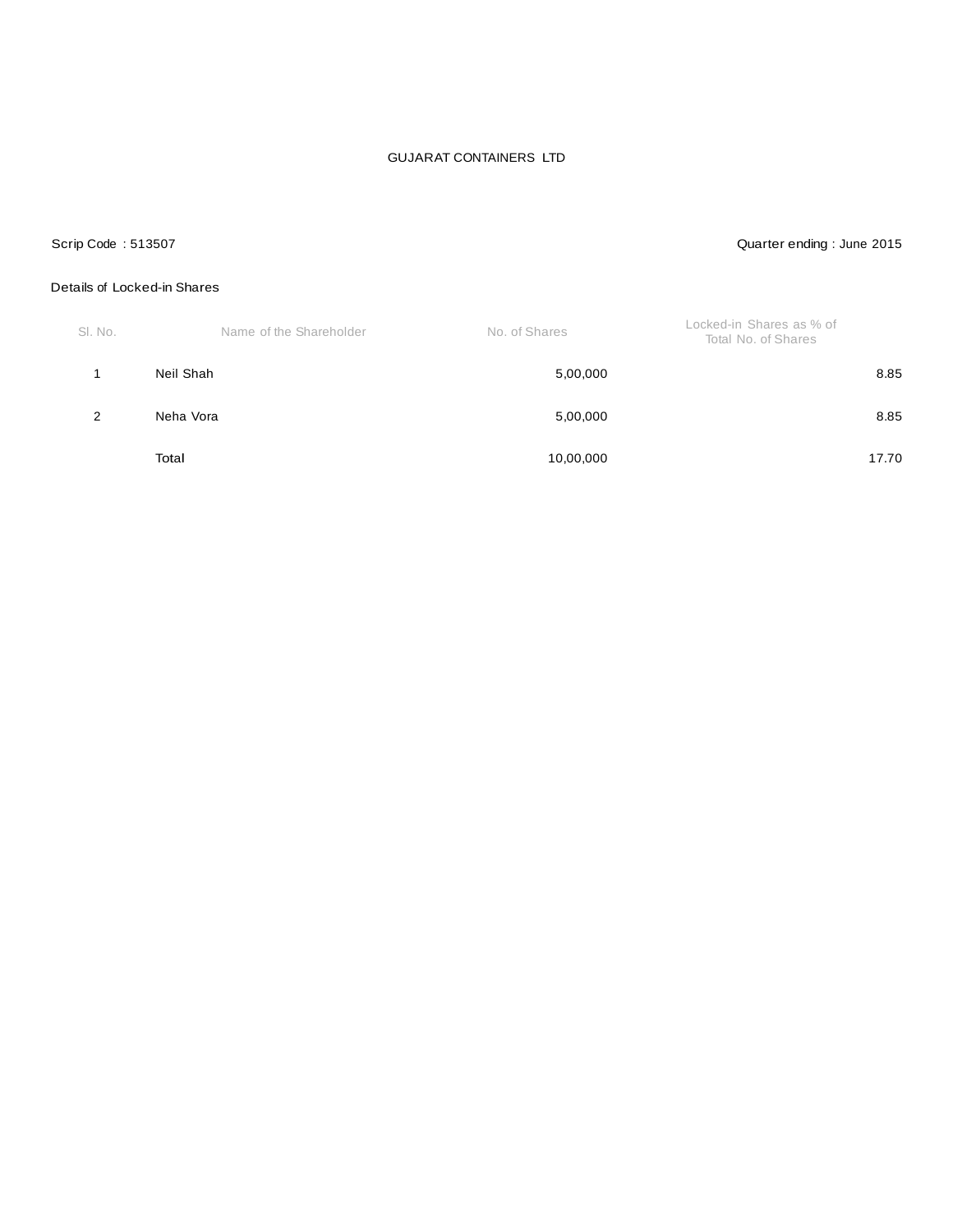### Scrip Code : 513507 Quarter ending : June 2015

# Details of Depository Receipts (DRs)

| - SI.<br>No. | Type of Outstanding DR (ADRs,<br>GDRs. SDRs. etc.) | No. of<br>Outstanding DRs | No. of Shares<br>Underlying<br>Outstanding DRs | Shares Underlying Outstanding DRs as % of<br>Total No. of Shares |
|--------------|----------------------------------------------------|---------------------------|------------------------------------------------|------------------------------------------------------------------|
|--------------|----------------------------------------------------|---------------------------|------------------------------------------------|------------------------------------------------------------------|

1 Nil 0.00

Total 0.00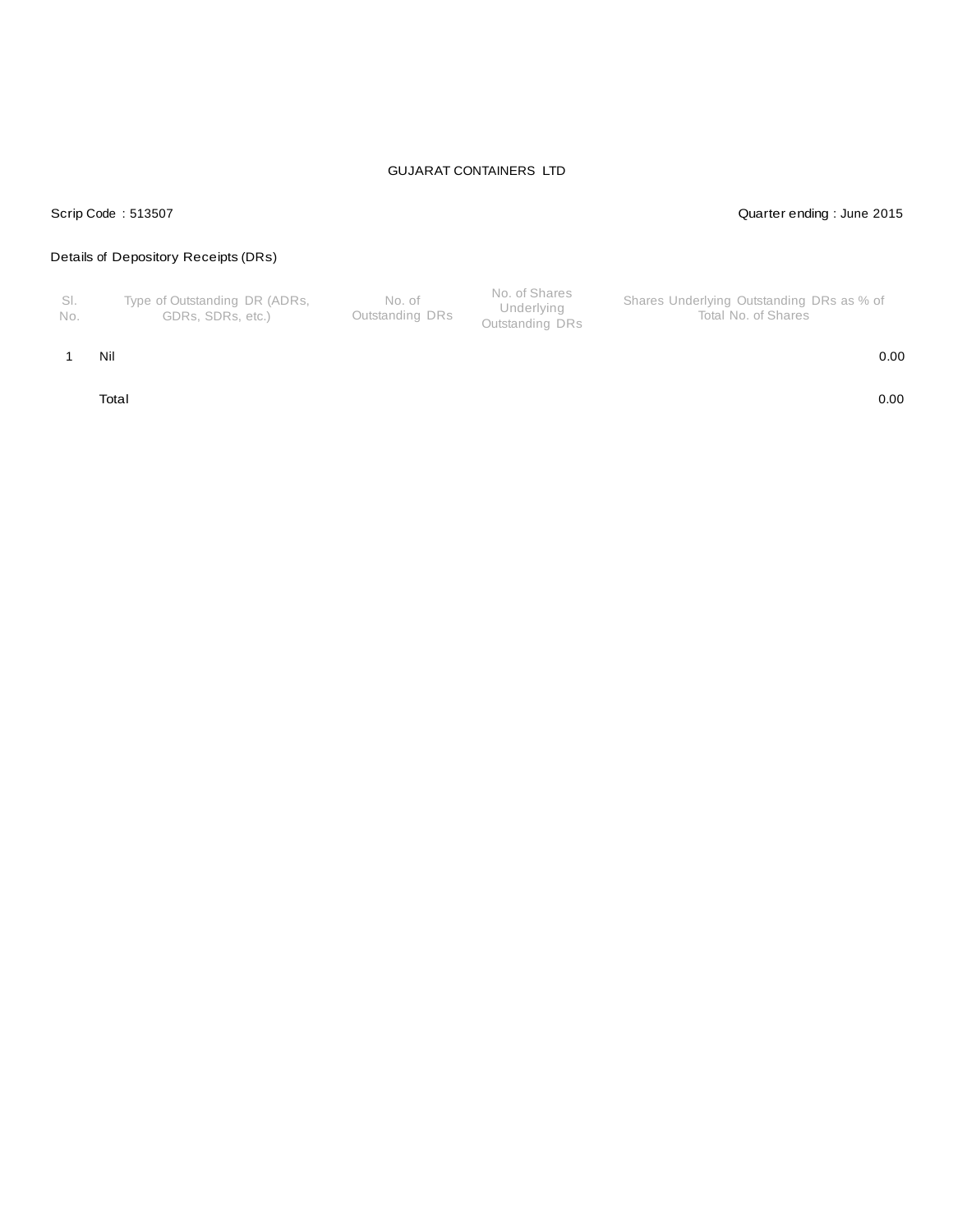Scrip Code : 513507 Quarter ending : June 2015

Holding of Depository Receipts (DRs), where underlying shares held by 'promoter / promoter group' are in excess of 1% of the total number of shares.

| -SI.<br>No. | Name of the DR<br>Holder | Type of Outstanding DR (ADRs, GDRs,<br>SDRs, etc.) | No. of<br>Shares<br>Underlying<br>Outstanding<br><b>DRs</b> | Shares Underlying Outstanding DRs as a % of Total<br>No. of Shares |
|-------------|--------------------------|----------------------------------------------------|-------------------------------------------------------------|--------------------------------------------------------------------|
|             | Nil                      | Nil                                                |                                                             | 0.00                                                               |

Total 0.00